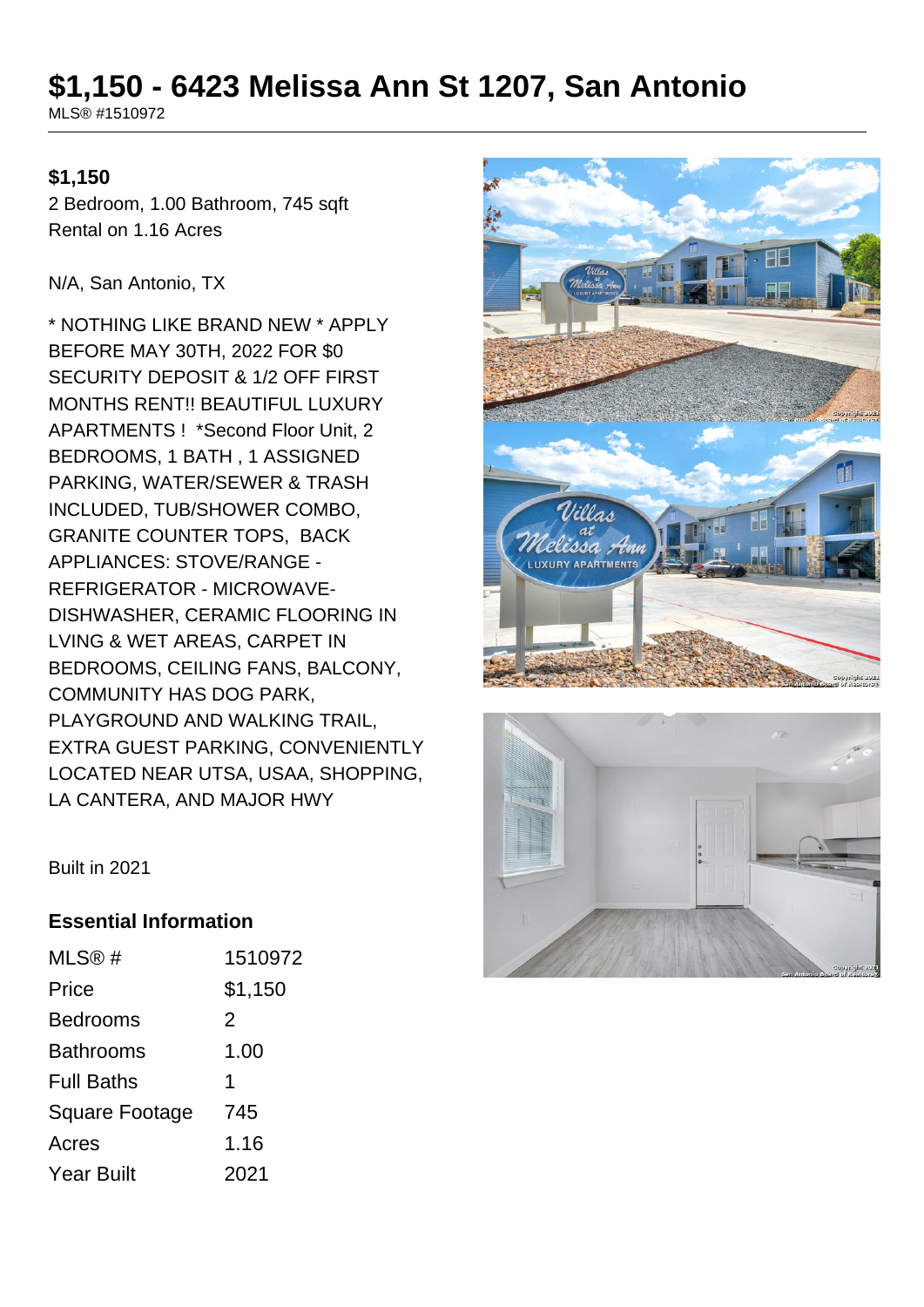| <b>Type</b>   | Rental                             |
|---------------|------------------------------------|
| Sub-Type      | Apartment                          |
| <b>Style</b>  | <b>One Story</b>                   |
| <b>Status</b> | <b>Active/Application Received</b> |

## **Community Information**

| <b>Address</b>           | 6423 Melissa Ann St 1207                                                                                                                                                                                                          |  |
|--------------------------|-----------------------------------------------------------------------------------------------------------------------------------------------------------------------------------------------------------------------------------|--|
| Area                     | 0400                                                                                                                                                                                                                              |  |
| Subdivision              | N/A                                                                                                                                                                                                                               |  |
| City                     | San Antonio                                                                                                                                                                                                                       |  |
| County                   | <b>Bexar</b>                                                                                                                                                                                                                      |  |
| <b>State</b>             | <b>TX</b>                                                                                                                                                                                                                         |  |
| Zip Code                 | 78249                                                                                                                                                                                                                             |  |
| <b>Amenities</b>         |                                                                                                                                                                                                                                   |  |
| <b>Amenities</b>         | Near Shopping, Other, Playground, Jogging Trail                                                                                                                                                                                   |  |
| Parking                  | None/Not Applicable                                                                                                                                                                                                               |  |
| Pool                     | <b>None</b>                                                                                                                                                                                                                       |  |
| <b>Interior</b>          |                                                                                                                                                                                                                                   |  |
| Interior                 | One Living Area, Breakfast Bar, Cable TV Available, Eat-In Kitchen,<br>High Speed Internet, Laundry Main Level, Open Floor Plan, Other,<br>Telephone                                                                              |  |
| Appliances               | Chandelier, Ceiling Fans, Disposal, Dishwasher, Electric Water Heater,<br>Whole House Fan, Ice Maker Connection, Microwave Oven, Other,<br>Refrigerator, Self-Cleaning Oven, Smoke Alarm, Stacked Wsh/Dry<br>Connect, Stove/Range |  |
| Heating                  | Central                                                                                                                                                                                                                           |  |
| Cooling                  | <b>One Central</b>                                                                                                                                                                                                                |  |
| <b>Fireplaces</b>        | Not Applicable                                                                                                                                                                                                                    |  |
| <b>Exterior</b>          |                                                                                                                                                                                                                                   |  |
| <b>Exterior</b>          | Siding, Stone/Rock                                                                                                                                                                                                                |  |
| <b>Exterior Features</b> | Covered Patio, Double Pane Windows, Deck/Balcony, Other - See<br><b>Remarks</b>                                                                                                                                                   |  |
| Lot Description          | Over 1 - 2 Acres, Level                                                                                                                                                                                                           |  |
| Roof                     | Composition                                                                                                                                                                                                                       |  |
| Construction             | <b>New</b>                                                                                                                                                                                                                        |  |
| Foundation               | Slab                                                                                                                                                                                                                              |  |

### **School Information**